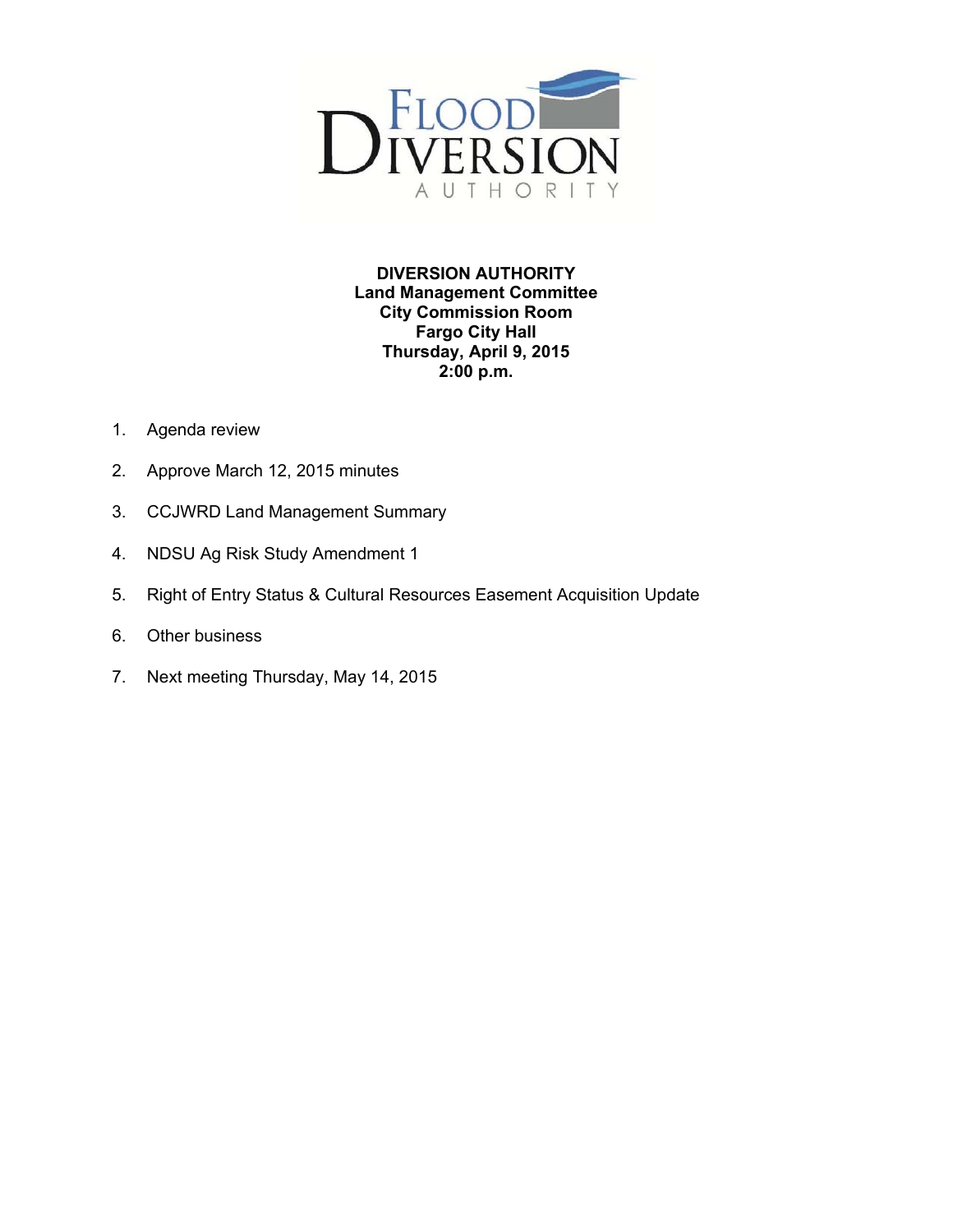#### **DIVERSION AUTHORITY Land Management Committee City Commission Room Fargo City Hall Thursday, March 12, 2015 2:00 p.m.**

Present: Oxbow Mayor Jim Nyhof; Cass County Commission Representative Darrell Vanyo; County Commission Representative Jenny Mongeau; Cass County Joint Water Resource District Representative Rodger Olson; Buffalo-Red River Watershed District Representative Gerald Van Amburg; Fargo City Administrator Pat Zavoral; Cass County Administrator Keith Berndt; Moorhead City Manager Michael Redlinger; Fargo Director of Engineering Mark Bittner; Moorhead City Engineer Bob Zimmerman.

Others present: Mark Brodshaug – Cass County Joint Water Resource District (CCJWRD); Tanaya Reitz – AE2S; Lyndon Pease – Moore Engineering; US Army Corps of Engineers Project Managers Terry Williams and Brett Coleman.

The meeting was called to order by Darrell Vanyo.

#### Agenda Review

There were no additions or amendments to the agenda.

## Approve February 5, 2015 Minutes

Mark Bittner moved the minutes from the February 5, 2015 meeting be approved. Rodger Olson seconded the motion. All the members voted aye and the motion was declared carried.

## CCJWRD Land Management Summary

Mark Brodshaug gave an overview of the Land Management Summary, stating the appraisal process is moving along. One opportunistic farmland purchase was completed, he said, another had a purchase agreement signed; and a third is pending a final purchase agreement. Approval was received this month from the Corps on a number of appraisals, he said; two in-town and eleven in Oxbow/Hickson/Bakke, as well as one agricultural appraisal. Two new appraisals for in-town residential properties have been submitted by HMG to the Corps for review, ProSource has submitted four, and Ultieg has submitted eight appraisals. He said Ulteig has been impressing staff with their responsiveness and he has a good feeling with them doing more appraisals. He said there is a signed purchase agreement to acquire the Park East property with a closing date of July 15th or sooner, depending on timing for relocation of residents. He said that building is approximately 40-50% vacant now, he said.

In response to a question from Jenny Mongeau about the location of the farmland being discussed, Mr. Brodshaug said all three properties are in North Dakota. He said the one closed on is west of Harwood near some of the properties purchased last year.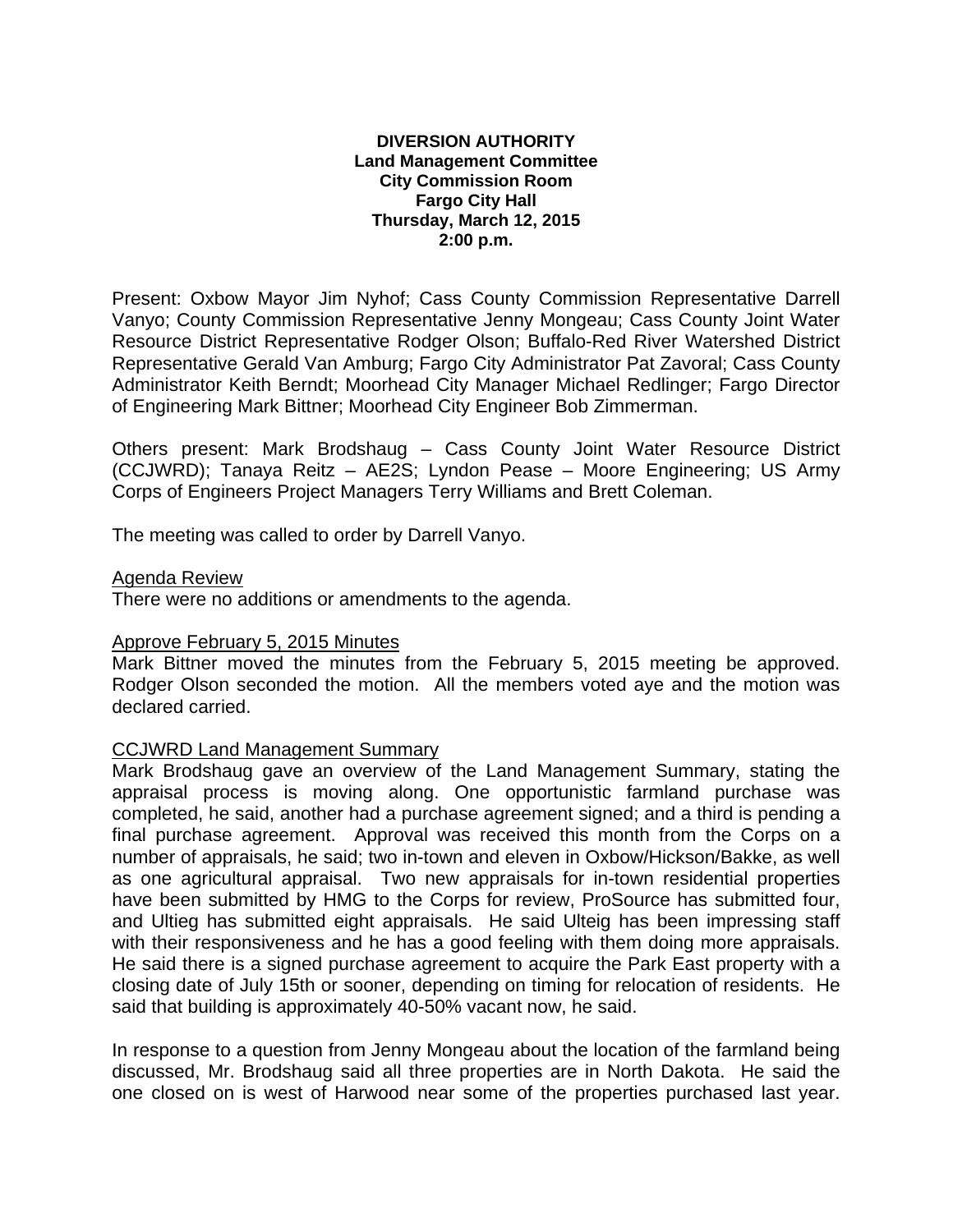The one that has a purchase agreement signed is east of the Interstate near the outlet of the Diversion, northwest of Argusville, he said, and the one with the verbal agreement is north of the Maple River, northwest of West Fargo. In the future, it can be assumed that property in the report is in North Dakota, he said, and for those in Minnesota, there will be an indication of that. If possible, he said, updated maps will be shared monthly or at least every other month. He said there is an additional column titled "Outstanding Encumbrances" which is intended to track offers approved but not completed.

Jim Nyhof said things in Oxbow seem to be going at a satisfactory pace. He said the six homes going up are moving along quickly and it looks good to have them ready in July.

Tanaya Reitz said as of this week all remaining appraisals for homes in Oxbow have been submitted to the Corps. For the Park East residents, she said, the official 90-day notice required for the federal process will be sent early to mid-April

## Coldwell Banker Property Management Contract Assignment:

Tanaya Reitz said Coldwell Banker has been contracted by the Diversion Authority directly for three of the properties purchased prior to the Cass County Joint Water Resource District assuming the acquisition process. She said this item will transfer ownership of the properties by quit claim deed to CCJWRD and the CCJWRD would be assigned the Management Agreement Contract.

Keith Berndt moved to approve the transfer of ownership of the three properties to CCJWRD and assign the Management Agreement Contract to CCJWRD. Jenny Mongeau seconded the motion. All the members voted aye and the motion was declared carried.

## Ag Policy Subcommittee Membership Update

Rodger Olson said he and Mark Askegaard, Co-Chairs of the Agricultural Policy Subcommittee, have concerns with their committee as attendance has been poor and they have not being able to reach a quorum. Without a quorum, he said, they are not able to take any action. He shared a memo directed to the Subcommittee membership asking members whether or not they are willing to renew their commitment. Replies are due Friday, he said, and then he and Mr. Askegaard will review them and determine the next steps. The Ag Policy Subcommittee plays an important role in discovering the best possible solution for mitigation, he said, and both he and Mr. Askegaard take its importance very seriously.

Darrell Vanyo said he likes the approach and a non-response from a member is likely an indication they do not want to reaffirm their membership. He said it is alarming that there have been numerous times the agriculture community voiced concerns about not being at the table, yet do not take an opportunity to step up for something that can impact them in the future. A quorum is important so the Ag Policy Subcommittee can weigh in with the results from NDSU's research, he said. He said it would be helpful for members of this committee to let Mr. Olson know if they have suggestions for members.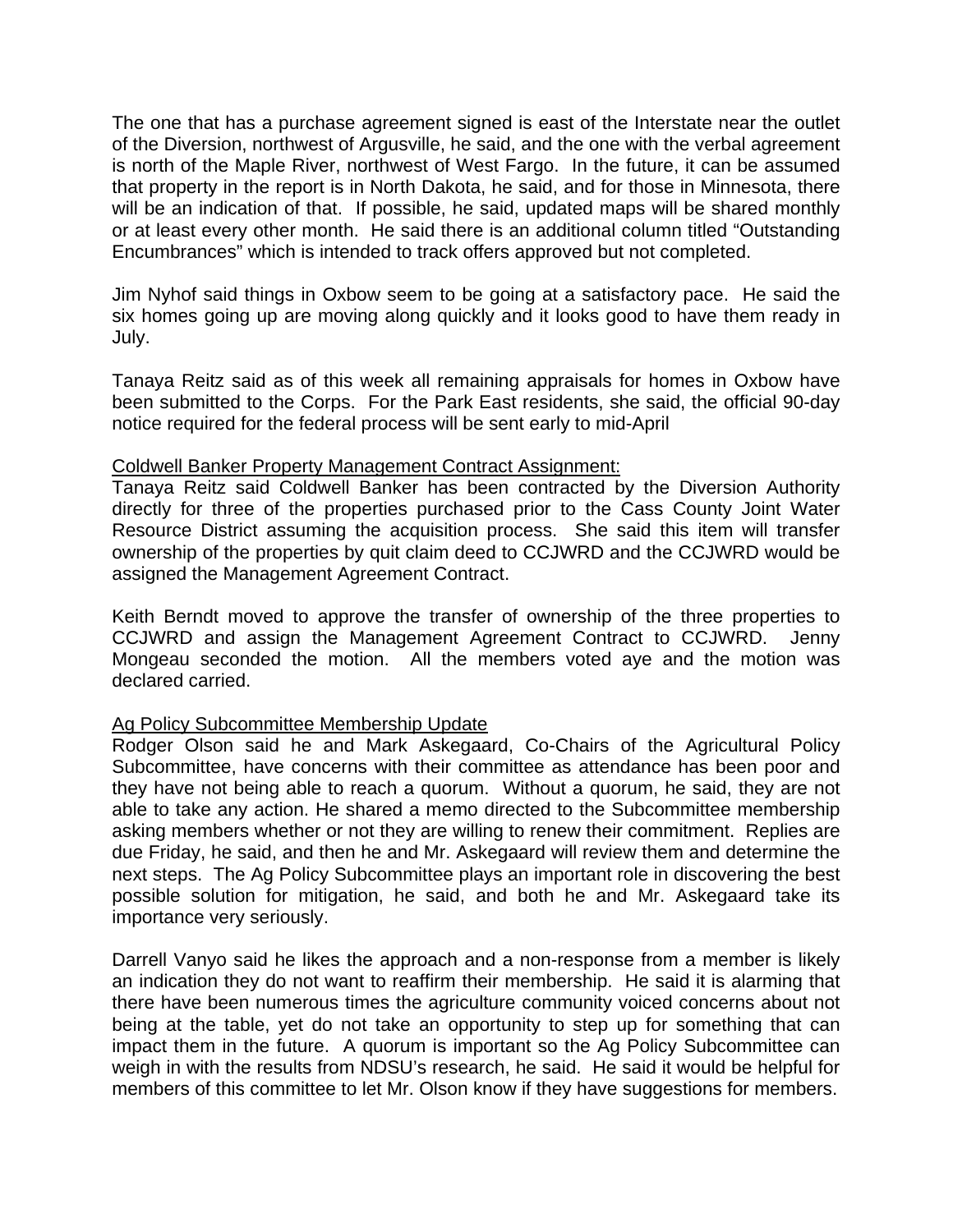Mark Brodshaug said when the Subcommittee was formed, co-ops on both side of the river were asked for suggestions. He said perhaps members of the ag lending community or those in the risk management field could offer suggestions.

## Right of Entry Status & Cultural Resources Easement Acquisition Update

Lyndon Pease said geotechnical borings will continue on the North Dakota side within the southern alignment staging area through the end of March. Later, he said, additional borings will be necessary near the design inlet structure for roadway realignment and bridge design. He said letters and access agreements will be sent out to landowners of 70-80 parcels along the diversion channel on the northern end of the project along the diversion channel as a first step in the acquisition process and there will likely be a public landowner meeting in April. He said access for surveys along the western alignment of the diversion channel will be needed from south and west of Harwood, along the alignment to around Horace and the Sheyenne River. Geotechnical boring work for the design of the Maple River aqueduct structure is nearly complete, he stated. Eleven cemeteries have been identified within, and south of the staging area, on both sides of the river, he said, and they continue to be studied for potential mitigation options. He said a nonintrusive, walk-through cultural resources survey is needed to determine whether a cemetery needs to be listed on the National Register of Historic Places. He said access for that has been granted, and surveys completed, on six of the eleven cemeteries. A few cemeteries have had a change in caretakers, he said, so work is being done to determine who can grant access to conduct those surveys.

Terry Williams said the report on the mitigation plan for cemeteries is still on track for June; however, without the access to all cemeteries for the National Register survey, the report would be somewhat incomplete.

## Other business

In response to a question from Darrell Vanyo about the progress of the NDSU study, Mr. Olson said it is close to being done. He said they will first present their findings to the Ag Subcommittee, followed by a recommendation to this committee and then the Diversion Authority.

The next meeting will be Thursday, April 9, 2015 at 2:00 p.m.

Jenny Mongeau moved the meeting be adjourned. Bob Zimmerman seconded the motion. All the members voted aye and the motion was declared carried.

The meeting adjourned at 2:27 p.m.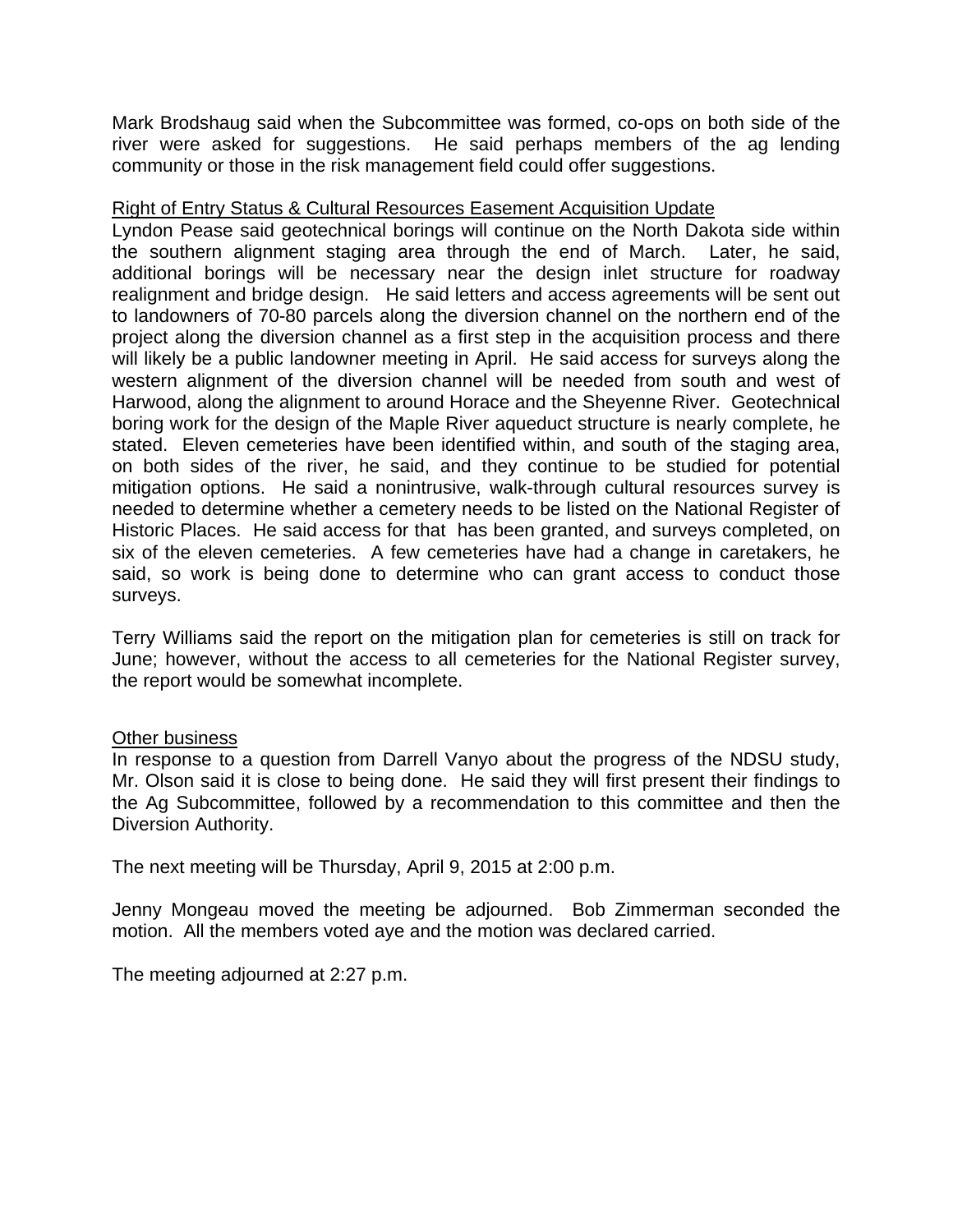

*This is Amendment No. 1, consisting of 1 pages.*

# Amendment 1

In accordance with Paragraph 8.01 of the Agreement between **Diversion Board of Authority** ("Owner") and **North Dakota State University** ("Agent") for **Ag Risk Study Services**, dated September 16, 2014 ("Agreement"), Owner and Agent agree as follows:

The parties agree that in the event of a conflict between prior versions of this Agreement and this Amendment, the terms and conditions in this Amendment shall prevail, provided however, nothing herein shall preclude Agent from invoicing for work authorized under prior versions of this Amendment and performed prior to effective date of this Amendment, even to the extent such prior work was revised by this Amendment. All other terms and conditions shall remain the same and are hereby ratified and affirmed by the parties.

- 1. Scope of Work:
	- A. Services of Agent for this Amendment 1 are presented in the attached Exhibit A-1.
- 2. Payments to Agent
	- A. Owner shall pay Agent for services rendered as follows:

|                             | Current Budget (\$) | Change (\$) | <b>Revised Budget (\$)</b> |
|-----------------------------|---------------------|-------------|----------------------------|
| Ag Risk Economic Evaluation | 64.495              | 26,712      | 91,207                     |
| <b>TOTAL</b>                | 64.495              | 26,712      | 91,207                     |

- B. The terms of payment are set forth in Article 9.01 of the Agreement.
- 3. Terms and Conditions: Execution of this Amendment by Owner and Agent shall make it subject to the terms and conditions of the Agreement (as modified above), which Agreement is incorporated by this reference. Agent is authorized to begin performance upon its receipt of a copy of this Amendment signed by Owner.

The Effective Date of this Agreement is September 16, 2014.

| OWNER:<br><b>Metro Flood Diversion Authority</b> |  | AGENT:<br><b>North Dakota State University</b> |  |
|--------------------------------------------------|--|------------------------------------------------|--|
|                                                  |  |                                                |  |
| Darrell Vanyo                                    |  |                                                |  |
| Name                                             |  | Name                                           |  |
| Chairman, Board of Authority                     |  |                                                |  |
| Title                                            |  | Title                                          |  |
|                                                  |  |                                                |  |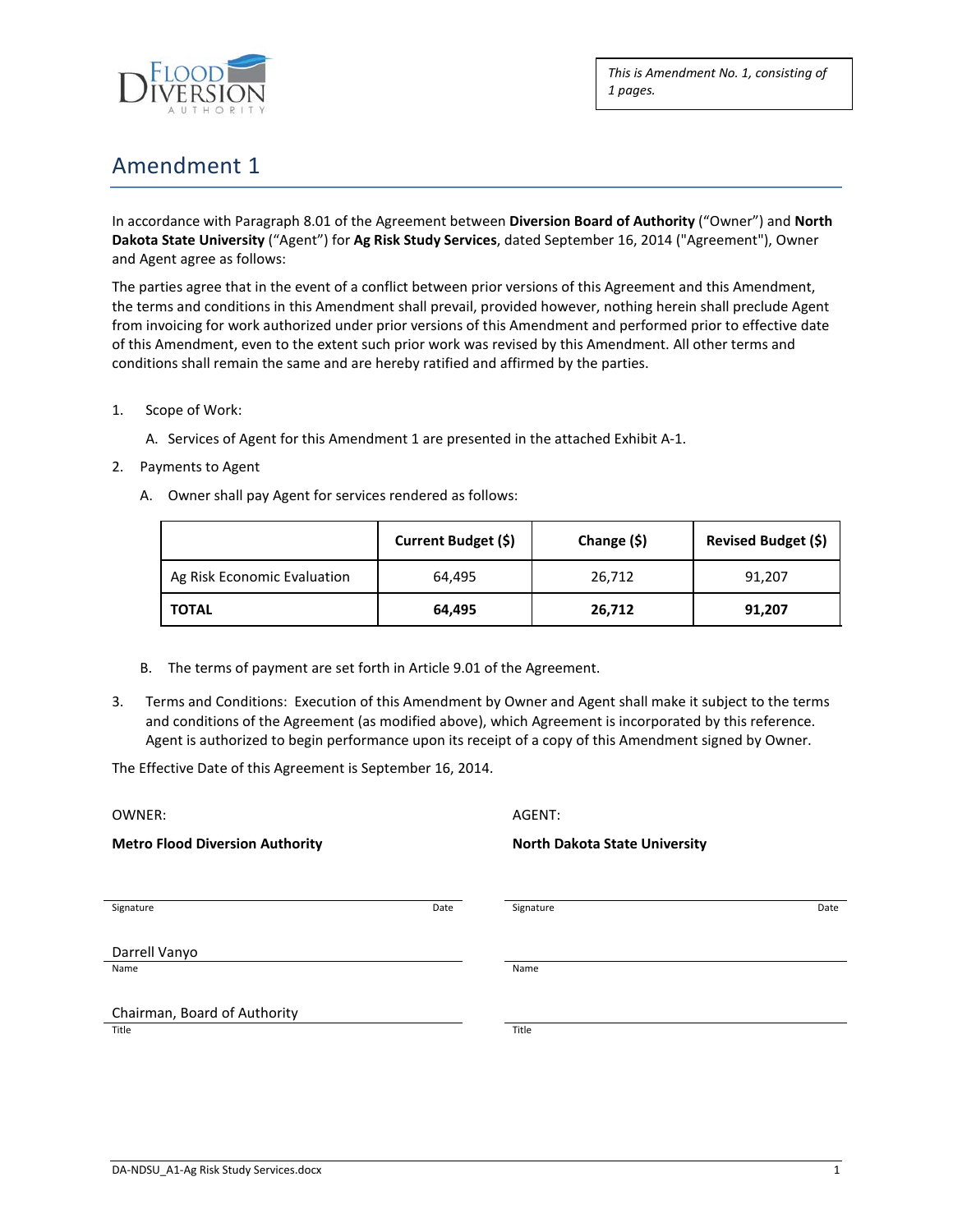Exhibit A-1

**Ag Risk Economic Evaluation for Temporary Water Retention Easement Values and Crop Insurance**

# *Supplemental Work Description*

**Submitted to: FM Diversion Authority**

**March 24, 2015**

**Submitted by: Dr. Nancy M. Hodur (project contact)\* Dr. Saleem Shaik Dean Bangsund David Saxowsky**

**Department of Agribusiness and Applied Economics North Dakota State University Fargo, ND 58105 701-231-7357\* Nancy.Hodur@ndsu.edu**

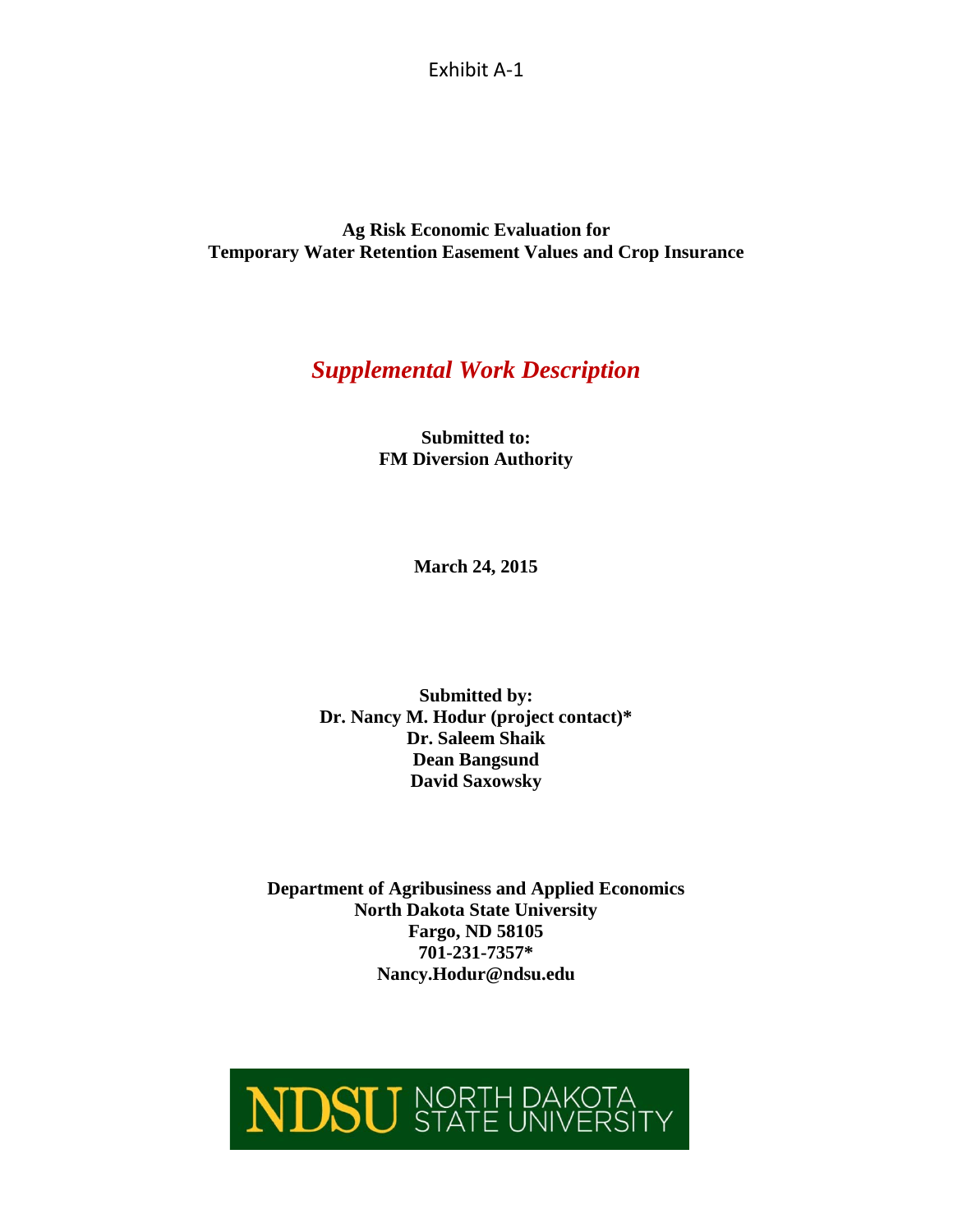## **Description of Supplemental Scope of Work:**

The scope of the initial analysis was limited to a sample of land tracts to evaluate the effects of water staging associated with the FM Diversion. To effectively evaluate the potential effects of temporary water storage on agricultural lands in the staging area, study sponsors agreed to provide hydrology modeling identifying the timing and duration of water in the staging area for several flood sizes. In addition, the hydrology modeling contained water inundation for current conditions (no diversion) and water inundation with the FM Diversion.

Hydrology modeling in the FM Diversion staging area was delineated into 97 individual tracks. The study sponsors and research team agreed that it would be preferred to have the study include all of the tracks, as opposed to a subset of the land tracts affected by water storage which was the original expectation. The initial hydrology modeling supplied to NDSU revealed substantial variation among the various land tracts in the staging area, and this variation will require additional time to compile and delineate the economic effects of water inundation within the storage region.

The effects of water storage vary based on event size (e.g., 10-yr, 50-yr). At the point the study was initiated, the FM Diversion Authority had limited their hydrology modeling to a synthetic flood event, which serves as the design basis for the project. In other words, the flood events modeled by the FM Diversion Authority represented a compilation of water volumes and flows that would be expected based on data from several sources. However, the synthetic flood events modeled by the FM Diversion Authority does not specifically represent any actual previous flood event (e.g., 1979 event, 2006 event, 1997 event, or 2009 event).

The research team gathered water flow data for the Red River in Fargo, and evaluated the data with respect to how the timing and duration of floods have varied since 1940. The evaluation was done to compare the duration of actual flood events with the synthetic events supplied by the FM Diversion Authority. The evaluation revealed that variability existed among the actual historical major floods, and the variation could have different economic consequences for agricultural producers in the storage area.

The conclusions pulled from the analysis of water flows lead the FM Diversion Authority to develop additional hydrology modeling reflective of a long-duration flood (1997 like flood) and a short-duration, but high crest height flood (2009 like flood). The addition of these flood events has expanded the original scope of work and has increased the reporting requirements for the original project.